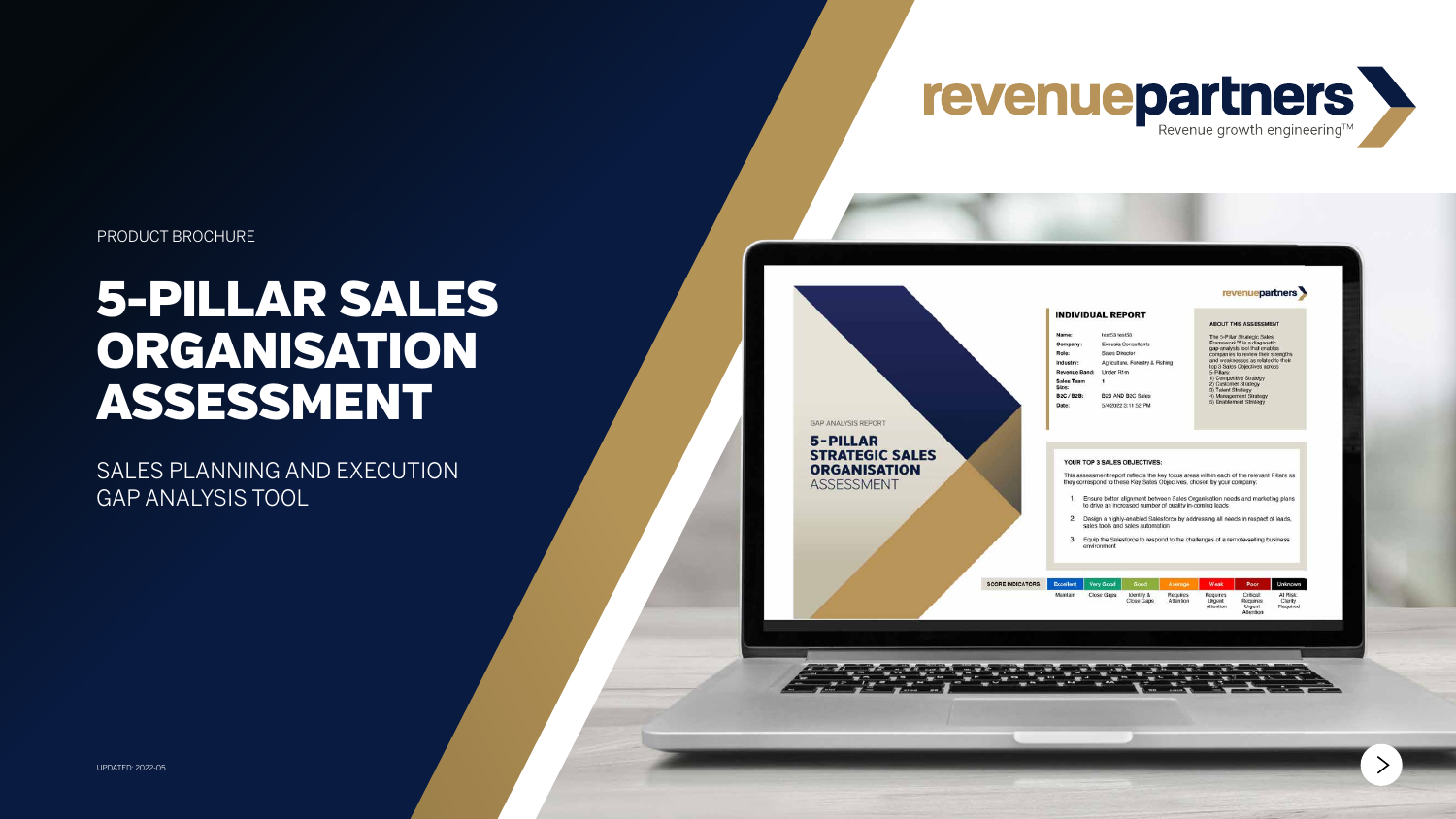# revenuepartners

- own to unsustainable levels for your company
- don't understand your differentiators and so, buy on price
- o expensive
- responsible for a large portion of annual revenue
- 
- 

# ARE YOU FACING THESE CHALLENGES?

### YOUR CHALLENGES

## **IS YOUR COMPANY FACING ANY OF THESE REVENUE GROWTH CHALLENGES?**

## **IN B2B COMPANIES, THESE CHALLENGES ARE COMPOUNDED BY WEAKNESSES IN THE SALES ORGANISATION**

- Your Company is not achieving budget  $\bullet$
- Annual revenue growth and margins are flat or in decline.  $\boldsymbol{\infty}$



No tool in place to routinely assess your Sales Organisation's strengths and weaknesses against best-practice No mechanism in place to collect and aggregate data from Sales and Company Leaders to benchmark against peers The Company strategy does not cascade down into granular-level Sales Strategy Processes in the Sales Organisation are not adequately documented and therefore not consistently followed Strategic planning does not translate into consistent on-the-ground execution [www.revenuepartners.co.za](https://www.revenuepartners.co.za/) **EXECUS CONSTRES INTERNATION** Sub-standard performance in the Sales Organisation impedes revenue growth potential









| X Competitors are driving prices down   |
|-----------------------------------------|
| X Customers have several options, don   |
| X Your Company is perceived as too ex   |
| Your Sales Force [all channels] is resp |
| X Your Company is losing market share   |



[info@revenuepartners.co.za](mailto:info@revenuepartners.co.za)

[IMPACT & RESULTS](#page-8-0)

[HOW THE ASSESSMENT WORKS](#page-4-0)

## [WHAT YOU GET](#page-3-0)

## <span id="page-1-0"></span>YOUR CHALLENGES

[5-PILLAR ASSESSMENT OVERVIEW](#page-2-0)

# **THE SOLUTION**

The 5-Pillar Assessment enables Companies to quickly and clearly identify gaps across the entire Sales Organisation to overcome revenue loss challenges.

# [ABOUT REVENUE PARTNERS](#page-10-0)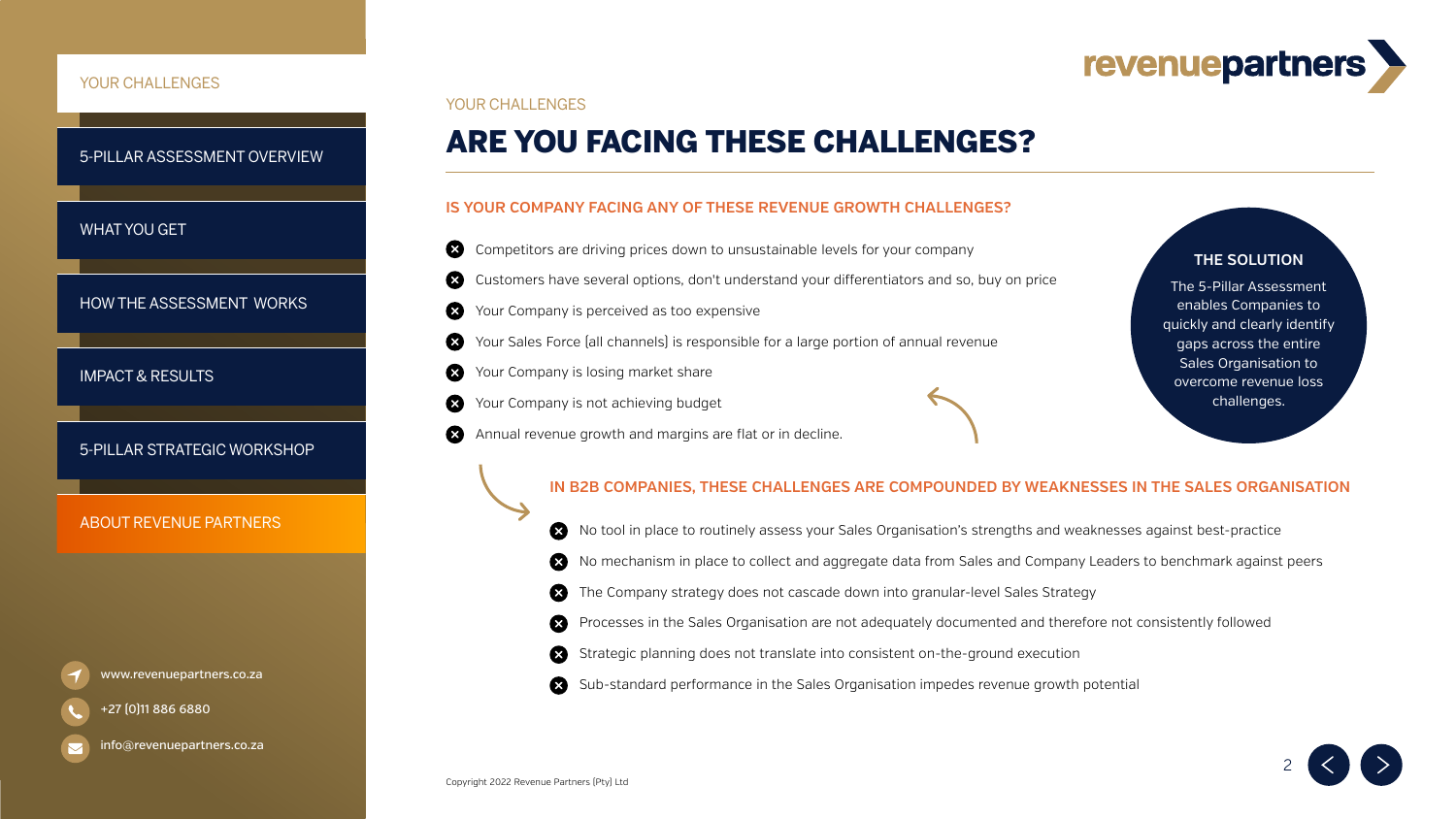# revenuepartners



# INTRODUCING THE 5-PILLAR ASSESSMENT

# A powerful sales planning and execution gap analysis tool.

The 5-Pillar Strategic Sales Organisation Framework™ was created by RevenuePartners Chairman Andrew Honey.

To develop the framework and assessment tool, he drew on 20 years of experience in sales management learnings and over a decade of working with a number of South Africa's leading CEOs from successful, high-growth companies and backed up through extensive analysis of over 70 of the world's leading sales companies and management consultancies.

The 5-Pillar Sales Organisation Assessment is a sales planning and execution gap analysis tool that combines feedback from your nominated Leadership Team to deliver:

> The final framework was then co-designed in consultation with Dr Greg Fisher, a leading strategy professor from the USA.

To date 300 companies have completed the Assessment.

3





**Andrew Honey Dr Greg Fisher**

# ARCHITECTS OF THE 5-PILLAR FRAMEWORK



- Scoring of your Sales Organisation against best-practice
- Strengths and weaknesses in planning and execution
- Benchmarking against peers
- Individual scores and aggregated company data
- Ability to track your progress or decline year-on-year.

## <span id="page-2-0"></span>[YOUR CHALLENGES](#page-1-0)

[IMPACT & RESULTS](#page-8-0)

[HOW THE ASSESSMENT WORKS](#page-4-0)

5-PILLAR ASSESSMENT OVERVIEW

# [WHAT YOU GET](#page-3-0)

| <b>PILLAR1</b>  | <b>PILLAR 2</b>          | <b>PILLAR 3</b>          | <b>PILLAR4</b>  | <b>PILLAR 5</b>        |
|-----------------|--------------------------|--------------------------|-----------------|------------------------|
| Competitive     | Customer                 | <b>Talent</b>            | Management      | Enablement             |
| <b>Strategy</b> | <b>Strategy</b>          | <b>Strategy</b>          | <b>Strategy</b> | <b>Strategy</b>        |
| Market          | Engaging                 | <b>Hiring Talent</b>     | Development     | <b>Lead Generation</b> |
| Competitiveness | <b>Customers</b>         |                          | Management      | Enablement             |
| Economic        | Acquiring                | <b>Retaining Talent</b>  | Execution       | Technology             |
| Competitiveness | <b>Customers</b>         |                          | Management      | Enablement             |
| Structural      | Retaining &              | <b>Upskilling Talent</b> | <b>Metrics</b>  | Productivity           |
| Competitiveness | <b>Growing Customers</b> |                          | Management      | Enablement             |

This proprietary tool enables companies to benchmark themselves against strategic best-practice for developing a mature, high-performance Sales Organisation in the following 5-Pillars:

# **WHAT THE 5-PILLAR ASSESSES**

[www.revenuepartners.co.za](https://www.revenuepartners.co.za/)

+27 (0)11 886 6880

[info@revenuepartners.co.za](mailto:info@revenuepartners.co.za)

### **OVERVIEW**

# [ABOUT REVENUE PARTNERS](#page-10-0)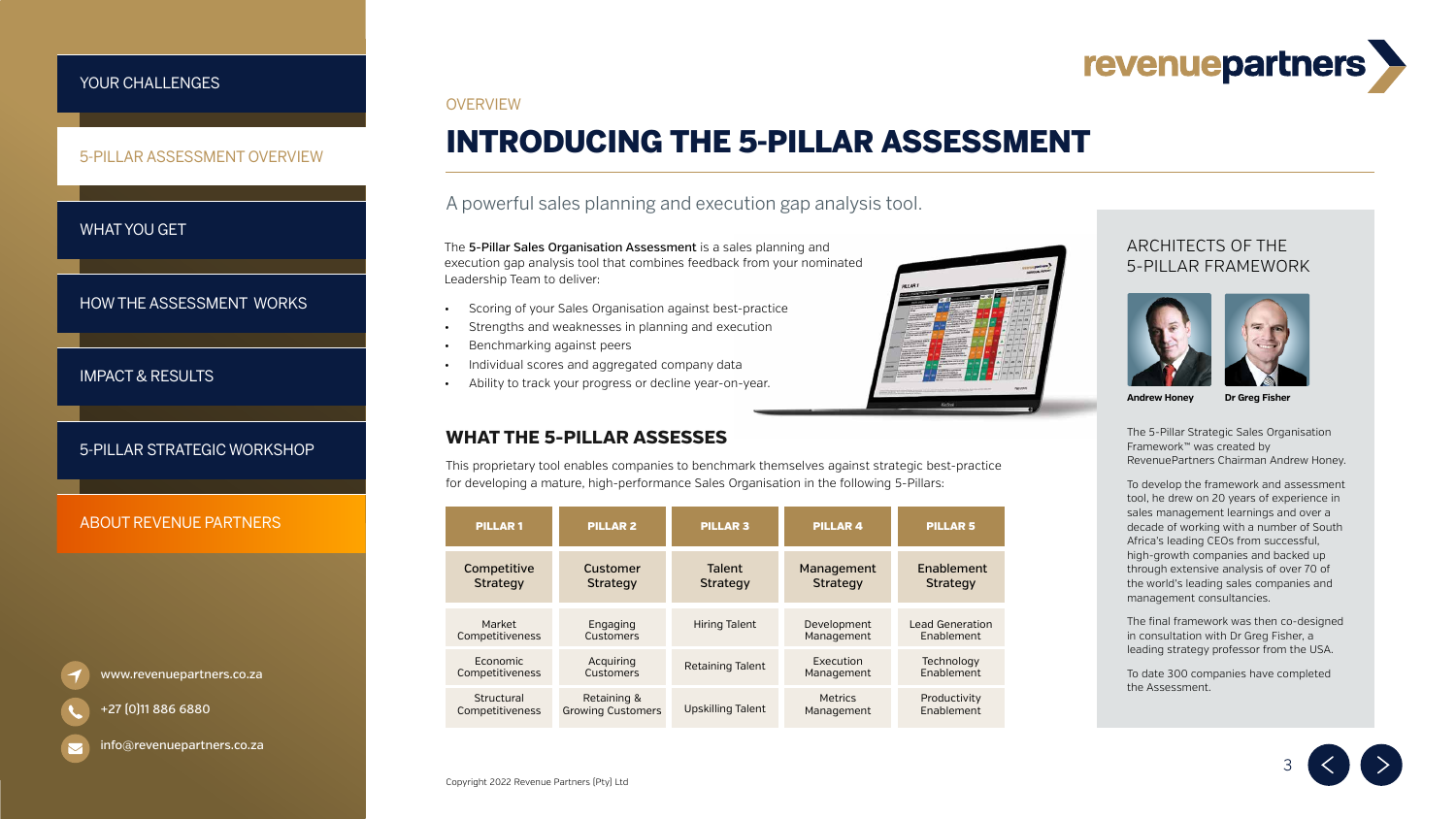# revenuepartners

4





# WHAT YOU GET

# Clear and comprehensive gap analysis reporting to drive improvements across the Sales Organisation.



### **HIGH-IMPACT SCORE COMPANY REPORT**

#### revenuepartners NDIVIDUAL REPOR

This report identifies 17 factors that have a disproportionate impact on the performance and<br>success of a Sales Organisation. Companies should aim to achieve scores ranging<br>between 90-100% to obtain the full benefit of the





**An Assessment of your entire Sales Organisation's strengths and weaknesses** The Assessment Reports provide powerful insights with scoring against best-practice, and allow companies to track their progress over time against their previous scores.

**A consolidated view of feedback** The Assessment Report consolidates all participant feedback in a Company Report. Individuals also receive their own reports that contrast their feedback against the consolidated Company data.

**Reporting tailored to your Company's top priority objectives** In selecting your top 3 sales and revenue growth objectives from a list of 12, the Assessment Report is tailored to your company's specific goals for the year ahead.

**A powerful gap analysis indicator, in both planning and execution** An important feature in the Assessment Report is the highlighting of gaps where execution is impeding delivery of results based on your strategic objectives.

**Benchmarking against peers**  The Assessment Reports enable you to compare your performance against a sample of 300 local companies operating in your revenue band.



**BONUS High-Impact Areas Report** You will also receive a detailed report on how your company ranks in 17 High-Impact Areas, where weaknesses have a disproportionately high influence on performance.

**Significant time-saving and focus for planning** The Assessment Report delivers unparalleled insights for planning, in virtually no time. That's why some of SA's largest businesses have come to rely on the 5-Pillar Assessment gap-analysis to inform their annual planning.

## <span id="page-3-0"></span>[YOUR CHALLENGES](#page-1-0)

[5-PILLAR ASSESSMENT OVERVIEW](#page-2-0)

[IMPACT & RESULTS](#page-8-0)

## WHAT YOU GET

[HOW THE ASSESSMENT WORKS](#page-4-0)

[www.revenuepartners.co.za](https://www.revenuepartners.co.za/)



[info@revenuepartners.co.za](mailto:info@revenuepartners.co.za)

### **OVERVIEW**

# [ABOUT REVENUE PARTNERS](#page-10-0)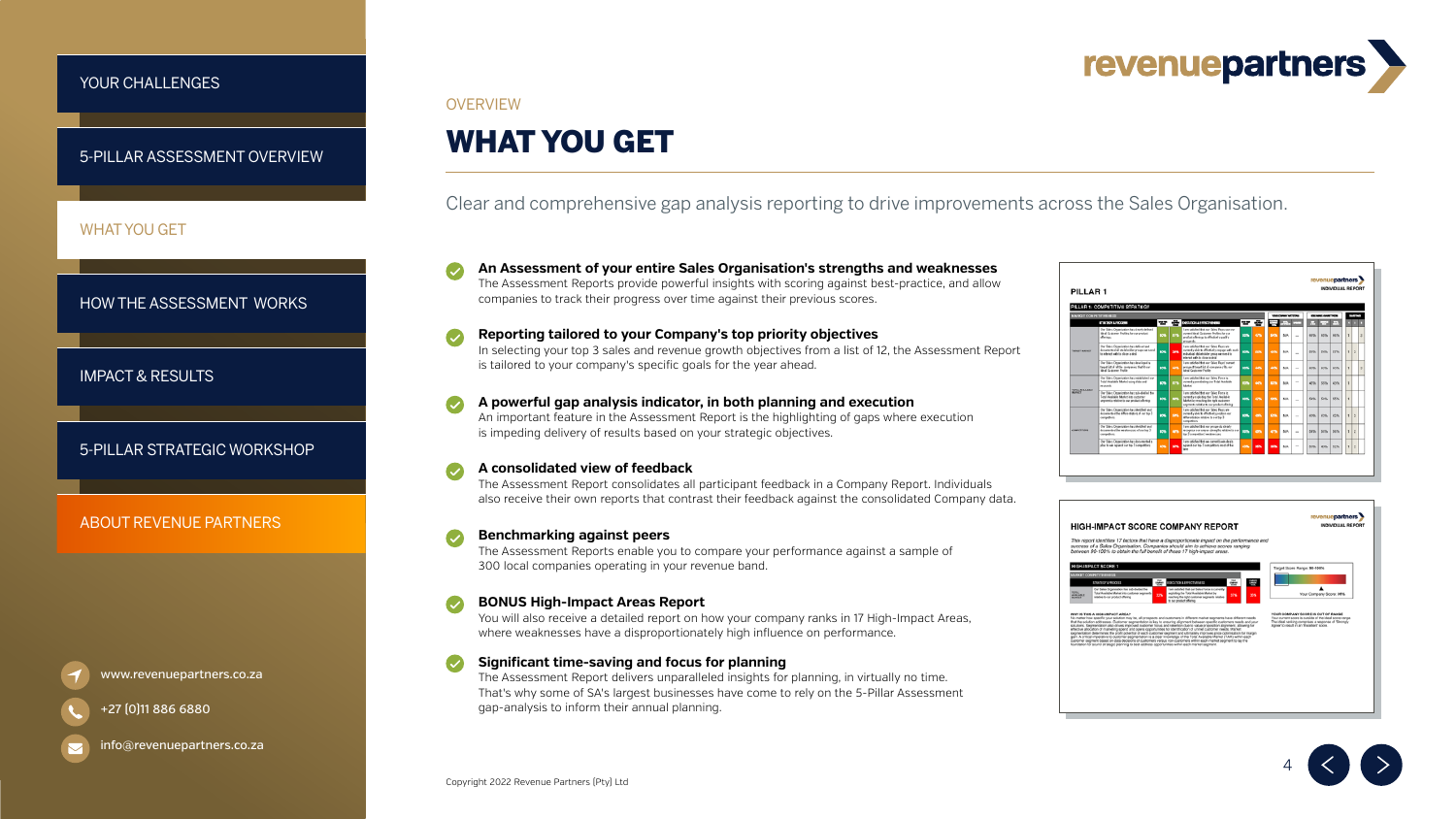# revenuepartners



HOW IT WORKS



### **WHO SHOULD COMPLETE THE ASSESSMENT**

All members of the C-Suite and Sales Organisation Management Team should complete the 5-Pillar Assessment:

- C-Suite
- Sales Directors
- National and Regional Frontline Sales Managers
- Senior Account Managers
- Senior Sales Executives

These individuals should have a good working knowledge of both planning and execution within the Sales Organisation.



| STEP1             |  |
|-------------------|--|
| STEP <sub>2</sub> |  |
| STEP <sub>3</sub> |  |
| STEP <sub>4</sub> |  |

# Step 1: Nominate Respondents and Select Top 3 Objectives

# COMPLETING THE 5-PILLAR ASSESSMENT

## <span id="page-4-0"></span>[YOUR CHALLENGES](#page-1-0)

# [WHAT YOU GET](#page-3-0)

[5-PILLAR ASSESSMENT OVERVIEW](#page-2-0)

HOW THE ASSESSMENT WORKS

[IMPACT & RESULTS](#page-8-0)

[www.revenuepartners.co.za](https://www.revenuepartners.co.za/)



+27 (0)11 886 6880

[info@revenuepartners.co.za](mailto:info@revenuepartners.co.za)

# [ABOUT REVENUE PARTNERS](#page-10-0)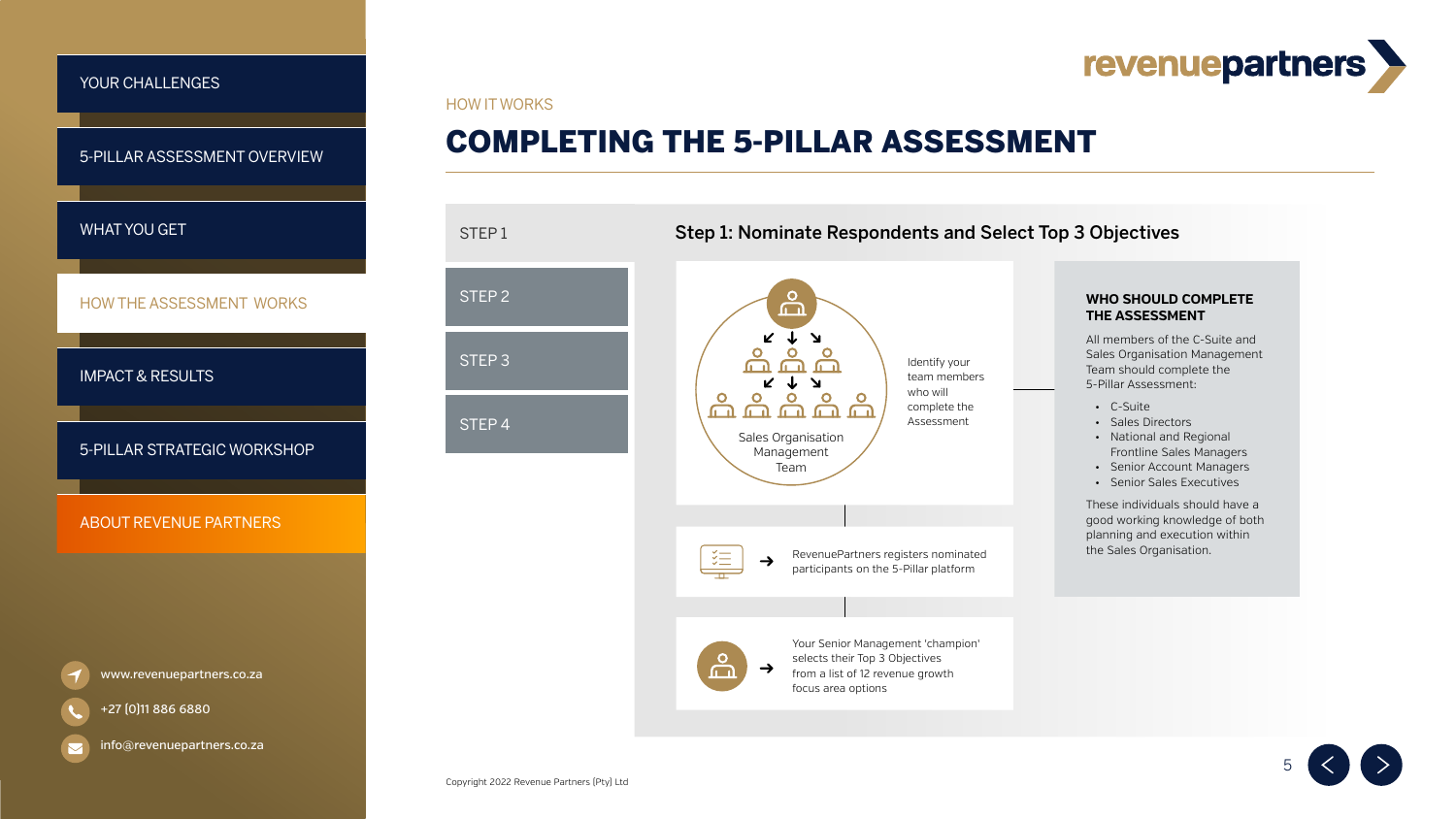# revenuepartners

# Step 2: Participants Complete the Online Assessment



# COMPLETING THE 5-PILLAR ASSESSMENT

HOW IT WORKS

#### **STRATEGY & EXECUTION**

 $\sim$ 



### **CUSTOMISED REPORTS**

Respondents receive detailed, tailored reports:

- 1. All reports are tailored to the selection of your **Top 3 Objectives**
- 2. All reports contain **benchmark data** comparing your score to peers
- 3. All reports include a special component reporting on your **17 High-Impact Areas**  scores with accompanying commentary
- 4. All respondents who have completed the Assessment will receive an **Individual Report** showing how their score compares to the aggregated company score
- 5. A **Company Report** is also generated, showing the aggregated company scores.





| STEP1             |  |
|-------------------|--|
| STEP <sub>2</sub> |  |
| STEP <sub>3</sub> |  |
| STEP <sub>4</sub> |  |
|                   |  |

## <span id="page-5-0"></span>[YOUR CHALLENGES](#page-1-0)

# [WHAT YOU GET](#page-3-0)

[5-PILLAR ASSESSMENT OVERVIEW](#page-2-0)

[HOW THE ASSESSMENT WORKS](#page-4-0)

[IMPACT & RESULTS](#page-8-0)

[www.revenuepartners.co.za](https://www.revenuepartners.co.za/)



+27 (0)11 886 6880

[info@revenuepartners.co.za](mailto:info@revenuepartners.co.za)

# [ABOUT REVENUE PARTNERS](#page-10-0)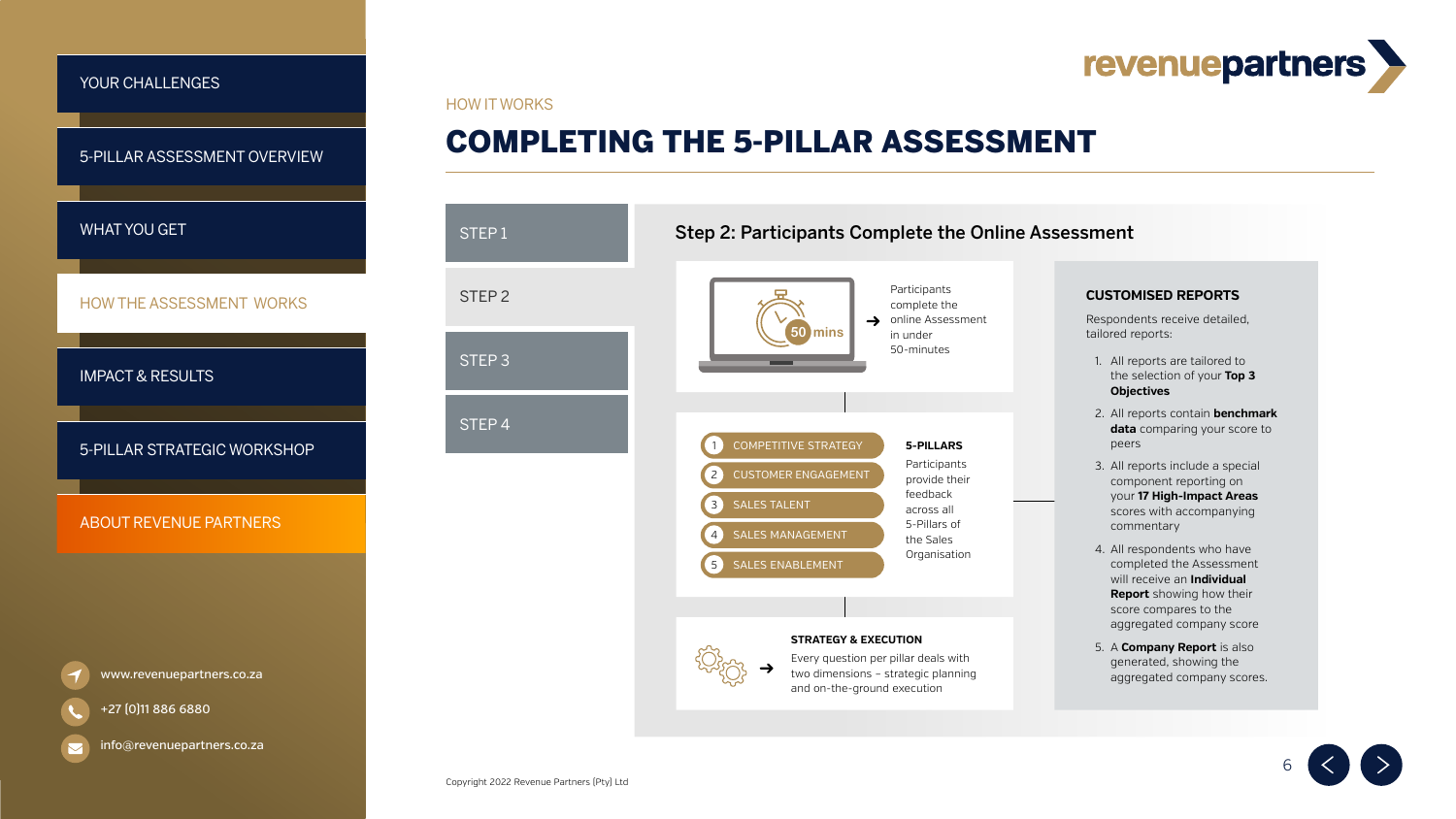# revenuepartners



HOW IT WORKS

### **BENCHMARK YOUR SCORES AGAINST YOUR PEERS**

See how your scores compare to your peers by:

- B2B or B2C
- Revenue Band
- Full Sample size of 300 companies.







# Step 3: Receive Your Custom Benchmarked Reports

# COMPLETING THE 5-PILLAR ASSESSMENT

| STEP1             |  |
|-------------------|--|
| STEP <sub>2</sub> |  |
| STEP <sub>3</sub> |  |
| STEP 4            |  |
|                   |  |
|                   |  |

## <span id="page-6-0"></span>[YOUR CHALLENGES](#page-1-0)

# [WHAT YOU GET](#page-3-0)

[5-PILLAR ASSESSMENT OVERVIEW](#page-2-0)

[HOW THE ASSESSMENT WORKS](#page-4-0)

[IMPACT & RESULTS](#page-8-0)

[www.revenuepartners.co.za](https://www.revenuepartners.co.za/)



 $\blacktriangleright$ 

[info@revenuepartners.co.za](mailto:info@revenuepartners.co.za)

# [ABOUT REVENUE PARTNERS](#page-10-0)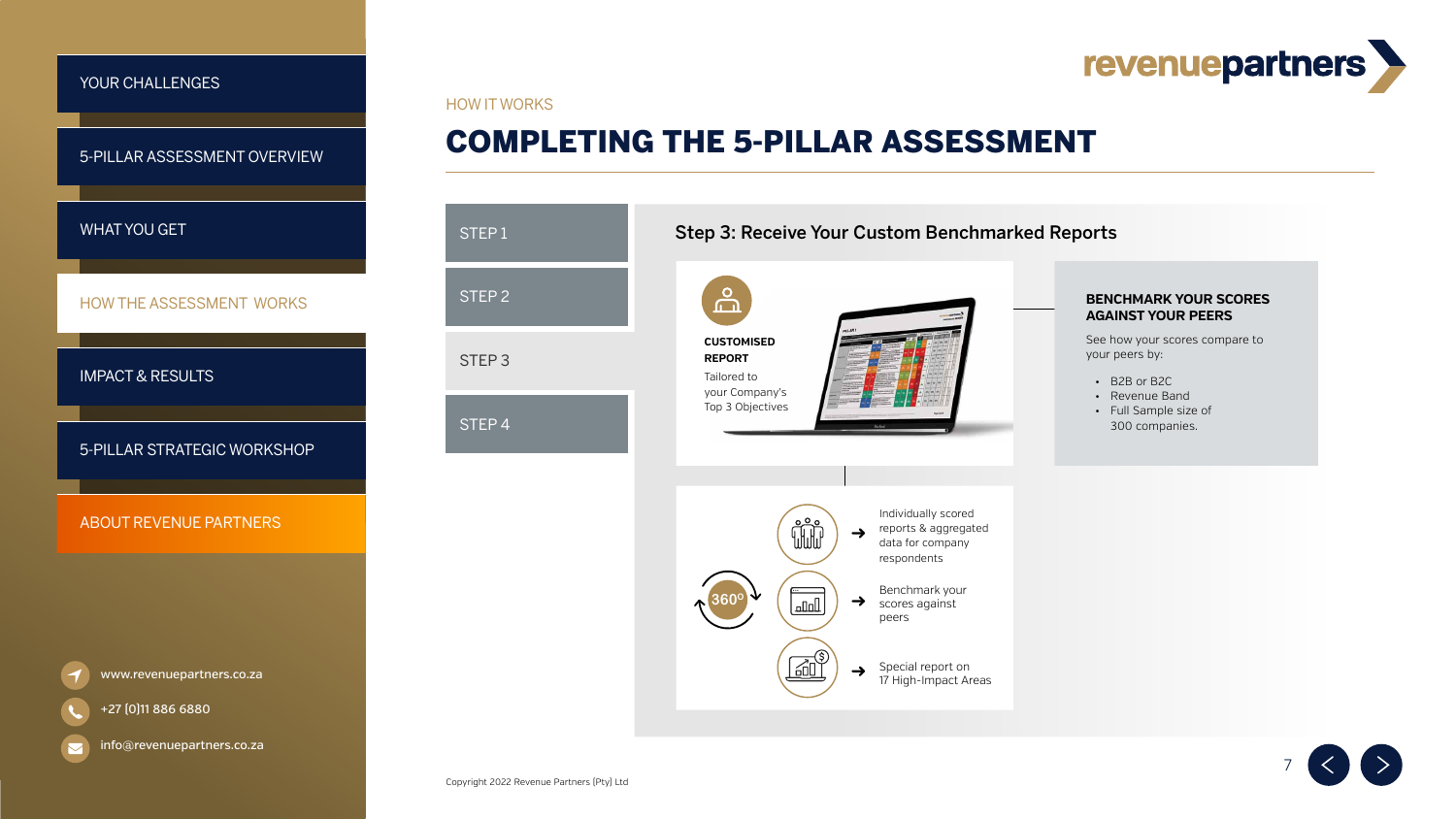# revenuepartners

# Step 4: Conduct Annual Updates to Track Your Year-on-Year Performance



### **TRACK YOUR YEAR-ON-YEAR PERFORMANCE**

Our reports enable you to clearly see where your Sales Organisation is improving or declining by comparing your Company's current score to your previous score, irrespective of your latest selection of Top Objectives.





HOW IT WORKS

| STEP1             |  |
|-------------------|--|
| STEP <sub>2</sub> |  |
| STEP <sub>3</sub> |  |
| STEP <sub>4</sub> |  |

# COMPLETING THE 5-PILLAR ASSESSMENT

## <span id="page-7-0"></span>[YOUR CHALLENGES](#page-1-0)

# [WHAT YOU GET](#page-3-0)

[5-PILLAR ASSESSMENT OVERVIEW](#page-2-0)

[HOW THE ASSESSMENT WORKS](#page-4-0)

[IMPACT & RESULTS](#page-8-0)

[www.revenuepartners.co.za](https://www.revenuepartners.co.za/)



[info@revenuepartners.co.za](mailto:info@revenuepartners.co.za)

# [ABOUT REVENUE PARTNERS](#page-10-0)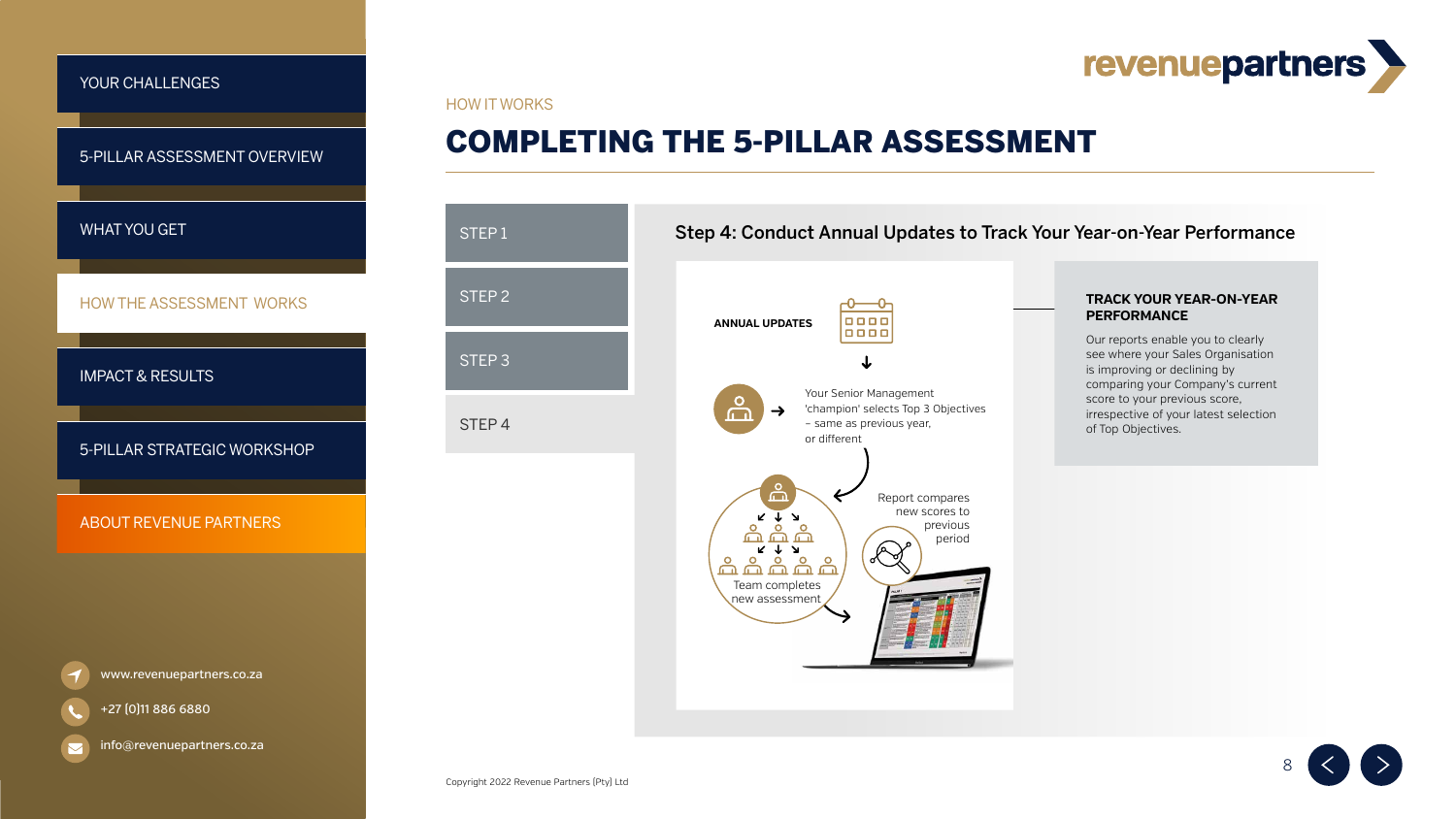# revenuepartners

9



# CUSTOMER FEEDBACK IMPACT & RESULTS



How leading companies have found value in the 5-Pillar Assessment.







# ABOUT THE ASSESSMENT

Watch the video to learn more about the 5-Pillar [Assessment and its impact](https://player.vimeo.com/video/270594972?dnt=1&app_id=122963)  on our customers.



#### **PIETER LE ROUX Sales Director, Novus Holdings**

"As a big, listed company we've often relied on big clients. As our market consolidates and becomes more competitive, we've moved into a long-tail sales cycle.

"The 5-Pillar Strategic Sales Organisation Framework gave us the structure we needed to manage our prospects, track progress, assess wins and losses, and ensure customers have one clear point of contact. The fact that it's developed and supported locally, giving us access to local expertise, was also a key factor in choosing this framework. We're six months into our financial year and already running ahead of budget."

### **BURTON NAICKER COO, Outsurance**

"What I found value-adding in the 5-Pillar model was the Customer Engagement Pillar. I think we often get the sales part right but the engagement and customer journey is where we fall short.

"I think if one diagnoses and analyses gaps you can really add value and put in place a properly devised plan to boost customer engagement."



### **BRETT WARREN-HANSEN**

#### **National Head: Sales Business Banking, Nedbank**

"Having completed the Assessment and seeing the results, it's a real eye-opener. This is a strategic sales framework, as opposed to a tactical sales framework, which I think is where a lot of Sales Forces play.

"What struck us was the need for all five of these 5-Pillars. As we got down to the execution, that's where the scores dropped. We'll want to come away with actions for what we do about the execution and enablement."



### <span id="page-8-0"></span>[YOUR CHALLENGES](#page-1-0)

## [WHAT YOU GET](#page-3-0)

[5-PILLAR ASSESSMENT OVERVIEW](#page-2-0)

## IMPACT & RESULTS

[HOW THE ASSESSMENT WORKS](#page-4-0)

[www.revenuepartners.co.za](https://www.revenuepartners.co.za/)



[info@revenuepartners.co.za](mailto:info@revenuepartners.co.za)

# [ABOUT REVENUE PARTNERS](#page-10-0)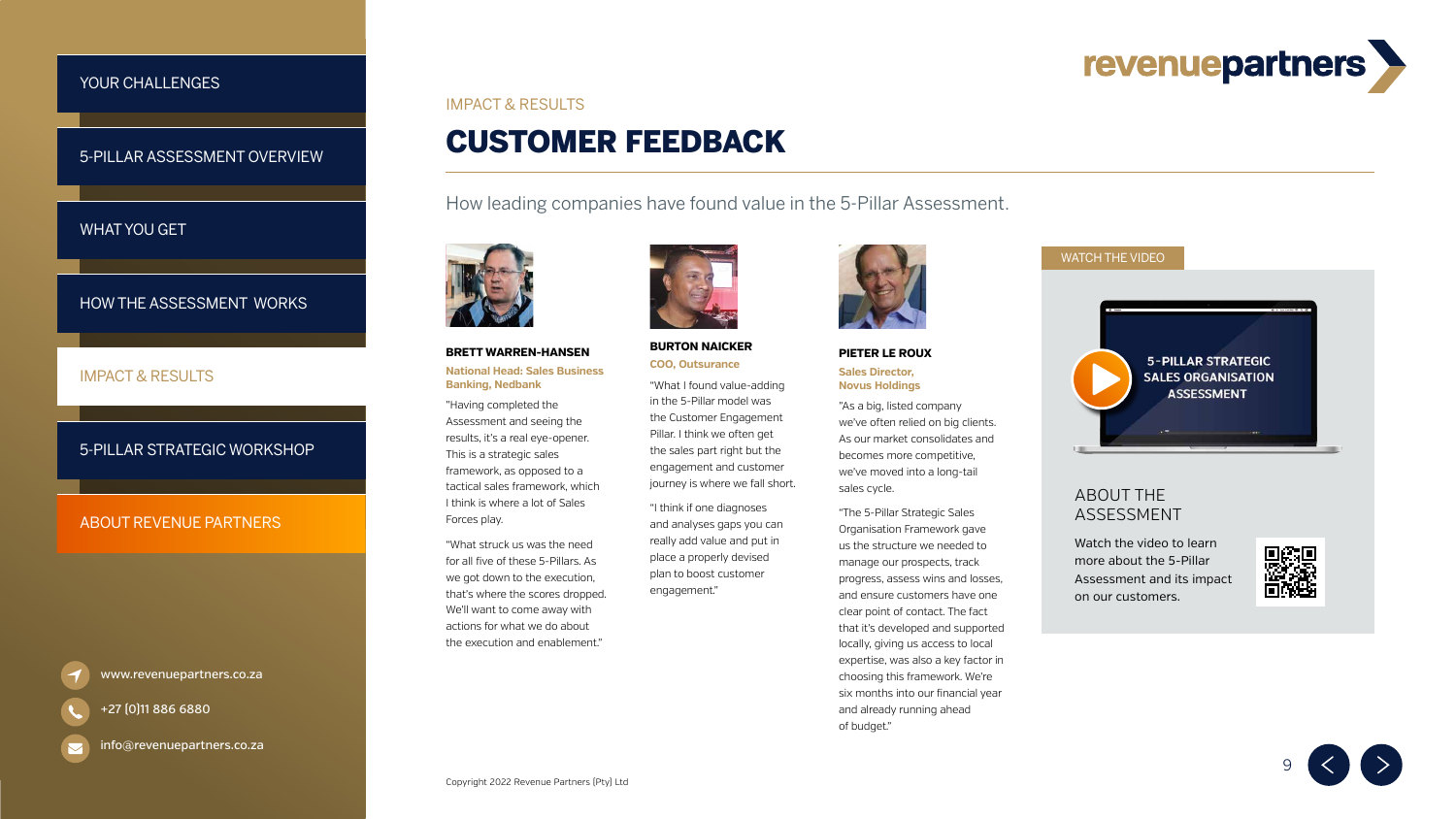# revenuepartners







# 5-PILLAR STRATEGIC WORKSHOP

### COMPANION PRODUCT

For companies looking for assistance in taking the 5-Pillar Assessment to the next level, the 5-Pillar Workshop provides a dynamic, focused forum in which to identify and operationalise strategic revenue growth opportunities.

- **1. Duration:** The workshop takes place over two days, either in-person or online.
- **2. Participants:** It is designed for C-Suite Executives responsible for Strategy and Sales Leadership with a vested interest in top-line revenue growth and margin improvement.
- **3. 5-Pillar Sales Planning & Execution Gap Analysis:** The 5-Pillar Assessment completed ahead of the workshop forms the basis for identifying strengths to leverage and weaknesses to address across the Sales Organisation.
- **4. Future-Based Strategic Planning:** Equipped with the 5-Pillar Assessment Report and your Company's financial data patterns, workshop participants work individually and collectively to complete a series of exercises in Strategy Canvasses that focus on customercentricity and differentiation for redefining the Sales Organisation's competitive profile.
- **5. Project Prioritisation:** Companies are guided to formulate and prioritise revenue growth projects likely to yield the highest return on investment (time and cost).
- **6. Execution Plan:** We provide inputs and guidance for how the Strategy should be deployed across the Sales Organisation to ensure implementation and execution.
- **7. Strategy Planning Deck:** The outcomes of the workshop are captured in a Strategy Planning deck for reviews, updating and presentations to Stakeholders, Business Unit Heads and the Sales Force.

## **WORKSHOP BENEFITS**

- 1. All decisions are based on 'OUTSIDE-IN' FUTURE-STATE design thinking where the customer is placed at the centre of the decision-making process.
- 2. The strategic choices steer companies toward designing strategies and processes that are difficult to match by competitors. This is achieved using frameworks that are future-orientated and focus simultaneously on both customer-centricity and differentiation.
- 3. It uniquely positions the Company to generate superior value for both itself and its customers.

### CUSTOMER FEEDBACK



"The 5-Pillar Workshop pulls key managers into the room that aren't all in the sales department, but who have a key role to play in achieving sales targets across the organisation. These viewpoints and insights are then combined to build a Sales Strategy.

"At the end of the day, you leave with the beginning of a clear roadmap that the entire business can follow."

### **ANDREW RIDL CEO, One Digital Media**

### <span id="page-9-0"></span>[YOUR CHALLENGES](#page-1-0)

## [WHAT YOU GET](#page-3-0)

[HOW THE ASSESSMENT WORKS](#page-4-0)

[IMPACT & RESULTS](#page-8-0)

[5-PILLAR ASSESSMENT OVERVIEW](#page-2-0)

[www.revenuepartners.co.za](https://www.revenuepartners.co.za/)

+27 (0)11 886 6880

[info@revenuepartners.co.za](mailto:info@revenuepartners.co.za)

## 5-PILLAR STRATEGIC WORKSHOP

# [ABOUT REVENUE PARTNERS](#page-10-0)